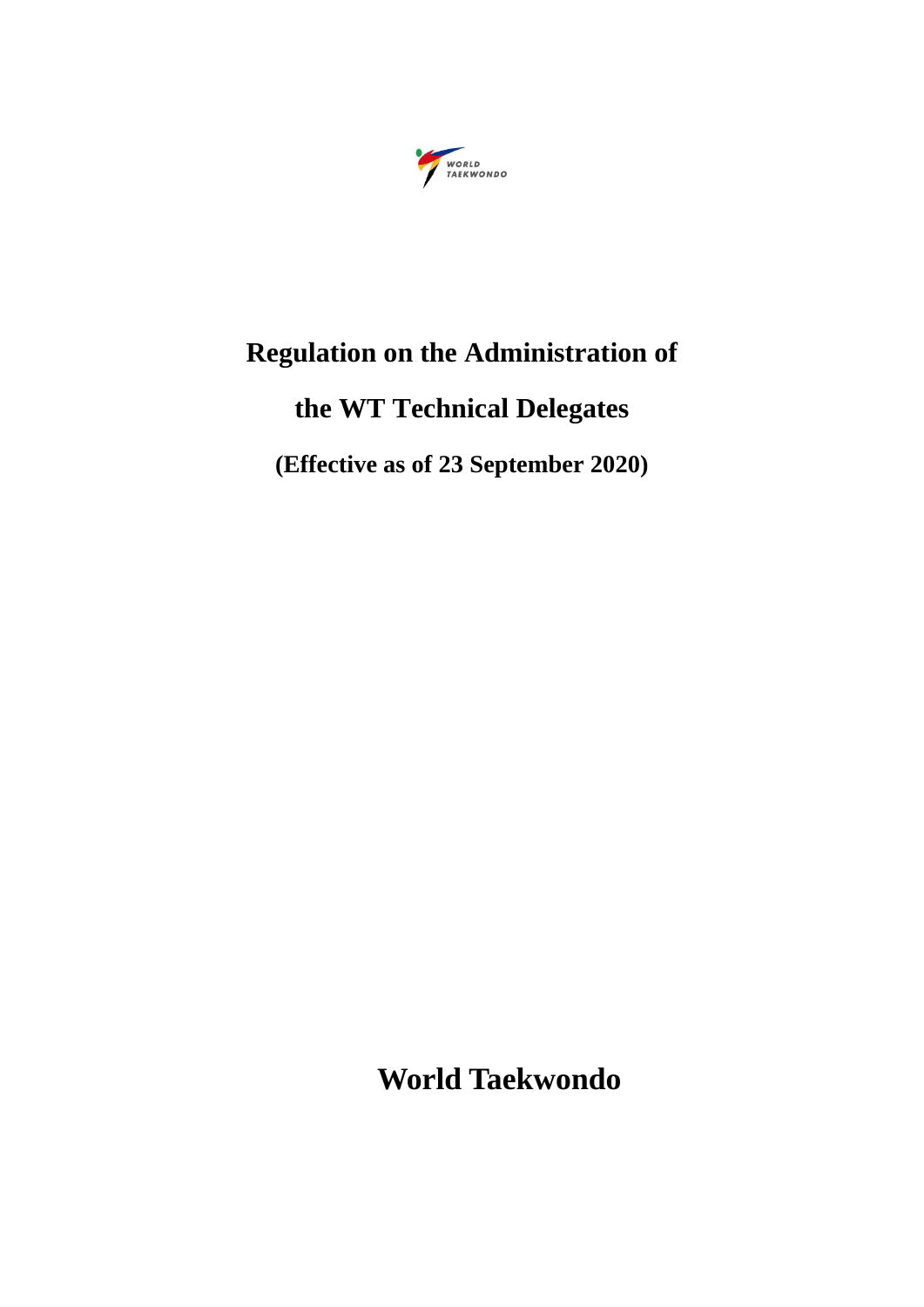### **1. Objective**

These regulations are to efficiently administrate the Technical Delegate ("TD") and of World Taekwondo.

### **2. Administration**

Overall administration of the WT Technical Delegate Certification Course shall be managed by the WT secretariat in cooperation with the Global Membership System (GMS).

### **3. Certification**

The WT will grant certification to the WT TDs who have successfully attended the WT Technical Delegate Certification Course and have passed the requested test that are conducted by the WT.

# **4. Qualifications for Applicants**

The WT Technical Delegate Certification Course shall be conducted solely by the WT. Qualifications for applicants are as follows.

- 4.1 Qualification for application for Level I
	- 4.1.1 Holder of WT Global License ('GL'); and
	- 4.1.2 Applicant holding position of board member or technical official of MNA or Continental Union recommended by the pertinent MNA or CU; or Applicant recommended by World Taekwondo
- 4.2 Qualification for application for Level II
	- 4.2.1 Holder of WT Global License ("GL"); and
	- 4.2.2 Applicant holding the Level I WT TD Certificate more than 1 year or Applicant who has served as a WT Technical Delegate at G1 or G2 Tournament in the past 3 years
- 4.3 Qualification for application for Level III
	- 4.3.1 Holder of WT Global License ("GL"); and
	- 4.3.2 Applicant holding the Level II WT TD Certificate more than 2 years or Applicant who has served as a WT Technical Delegate at G4 Tournament or above except WT Promoted Championships in the past 3 years.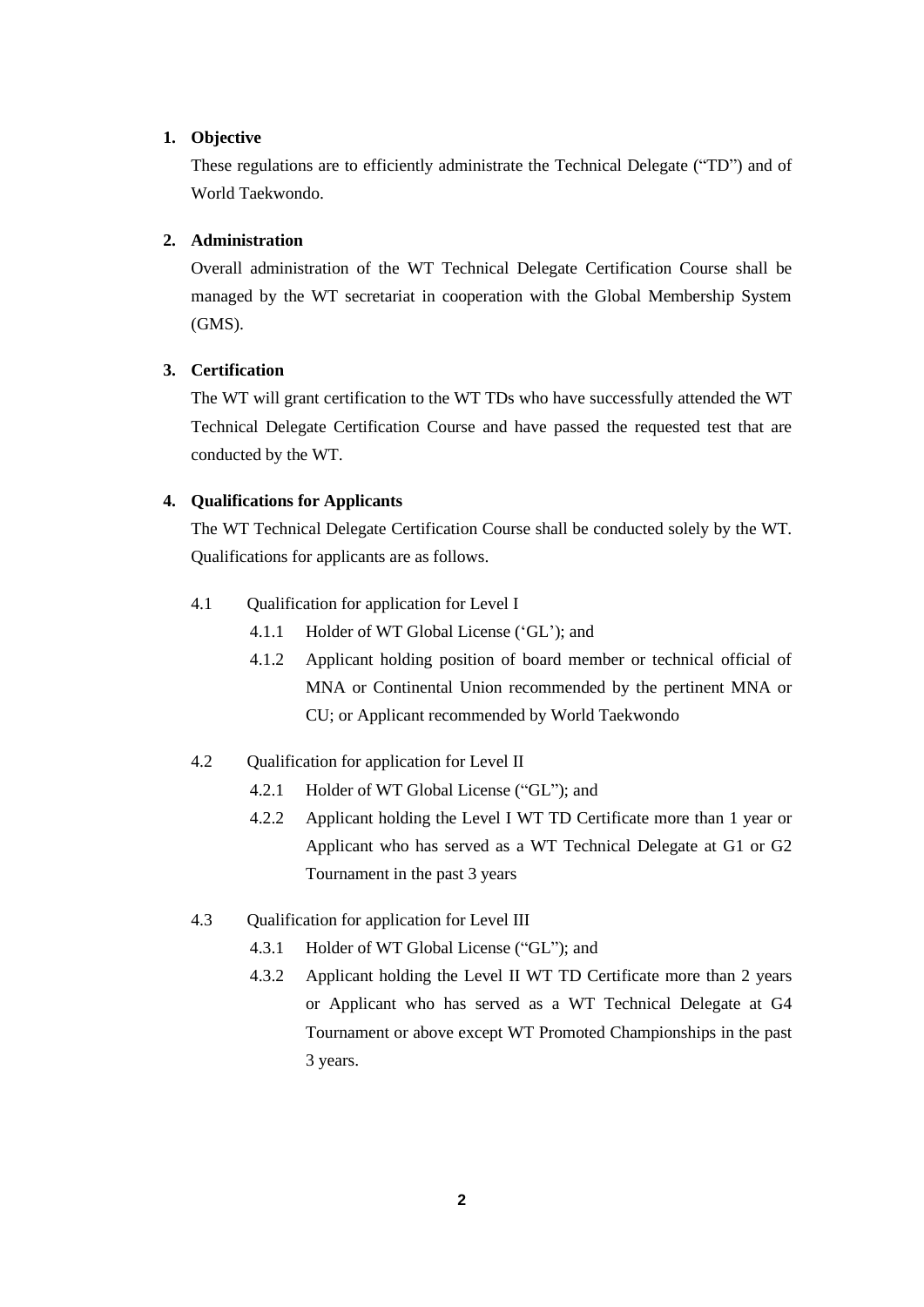#### 4.4 General Information

- 4.4.1 Lecturers: WT will appoint the Lecturers for the course. The WT Lecturers and the Technical Delegates of WT Promoted Championship in the past 3 years may be considered as a holder of Level III WT TD Certificate.
- 4.4.2 Registration Fee: Applicants shall pay the registration fee of US\$500 (Level I), US\$700 (Level II) and US\$1,000 (Level III). The registration fee shall be exempted for the WT Certified Educator who applies for Level I TD Certification Course.
- 4.4.3 Registration Process: Participants shall register for the course via the system set out in the outline published by WT.
- 4.4.4 WT will not provide any financial support for the applicants of the course, unless otherwise specified in the outline. Therefore, costs such as airfares and accommodation charges shall be covered by the participants.
- 4.4.5 Curriculum: Education Committee is responsible for developing and updating the course curriculum in close coordination with Technical Commission and Sport Department. The curriculum may vary from Level I, II or III course but will include the following topics:
	- Roles and Responsibilities of TD (Competition Rules, Duties of Technical Officials, Reporting, Multi-Sport Games Structure, etc.)
	- WT Events Structure (WT Event Calendar, WT Event Operation Rules, WT Ranking Bylaw, etc.)
	- Competition Operation (Head of Team Meeting, WT Event Operational Manual, WT Medical Code and Anti-Doping Rules, Results Management, Case Studies, Weigh-In and Inspection, Referee Operation, Media relations, etc.)
	- Understanding of WT Policies (Safeguarding, Anti-discrimination, Safe return to competition, etc.)
	- Other subjects deemed necessary
- 4.4.6 Hours of education: Minimum of 8 hours for level I, 10 hours for level II and 12 hours for level III (in case of online course, hours of education may be adjusted)
- 4.4.7 Teaching language: In principle, only English is the official teaching language but local language may be used as supplementary language.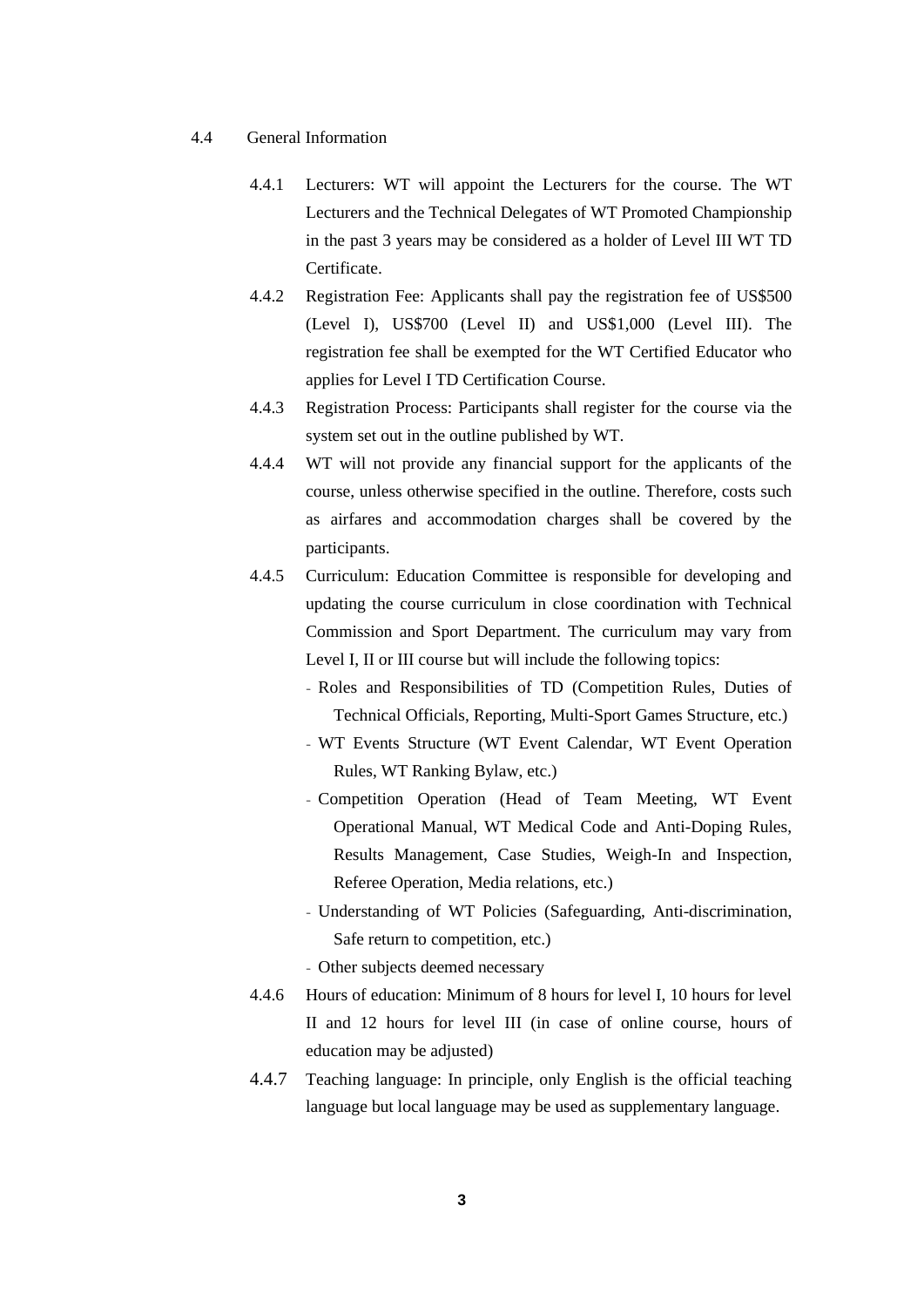- 4.4.8 Evaluation test: Written test shall be conducted in English only. The applicant must score at least 70 points for Level I and 80 points for Level II and III in total, in order to pass the evaluation test and be certified.
- 4.4.9 Eligibility for TD appointment: The applicant who has passed the written examination must serve as an assistant TD at WT promoted or recognized competitions at least once to be eligible for being appointed as WT TD.

#### **5. Eligibilities for TD appointment**

- 5.1. Level I WT TD Certificate Holders may be appointed as a Technical Delegate for G1 Tournaments except Multi-Sport Games
- 5.2. Level II WT TD Certificate Holders may be appointed as a Technical Delegate for G1, G2 and G4 Tournaments except WT Promoted Championships and Multi-Sport Games.
- 5.3. Level III WT TD Certificate Holders may be appointed as a Technical Delegate for all G ranking Tournaments including WT Promoted Championships and Multi-Sport Games.

#### **6. TD Refresher Course**

- 6.1 WT shall conduct a TD Refresher Course if it is deemed that there is a need to update the coaches on amended rules and/or programs.
- 6.2 All certified WT TDs are requested to attend a minimum of one Refresher Course within 2 years of validation period to renew the certificate.
- 6.3 Registration Fee: Applicants shall pay the prescribed registration fee as set out in the Outline set out prior to every TD Refresher Course.
- 6.4 A graduation diploma will be given to WT TDs who have completed the TD Refresher Course.

#### **7. Validation and Revocation**

- 7.1 The WT TD Certificate shall be valid for 2 years.
- 7.2 Once a TD has achieved the certificate, the period of validity shall begin from January 1st in the following year (*For instance, the certificate of a TD who has attended and passed the TD certification course on March 15, 2021 will be validated from January 1, 2022 until December 31, 2023.*).
- 7.3 A WT TD certificate shall be automatically revoked if the WT TD fails to participate in a refresher course within 2 years from the first day of the certificate validation.